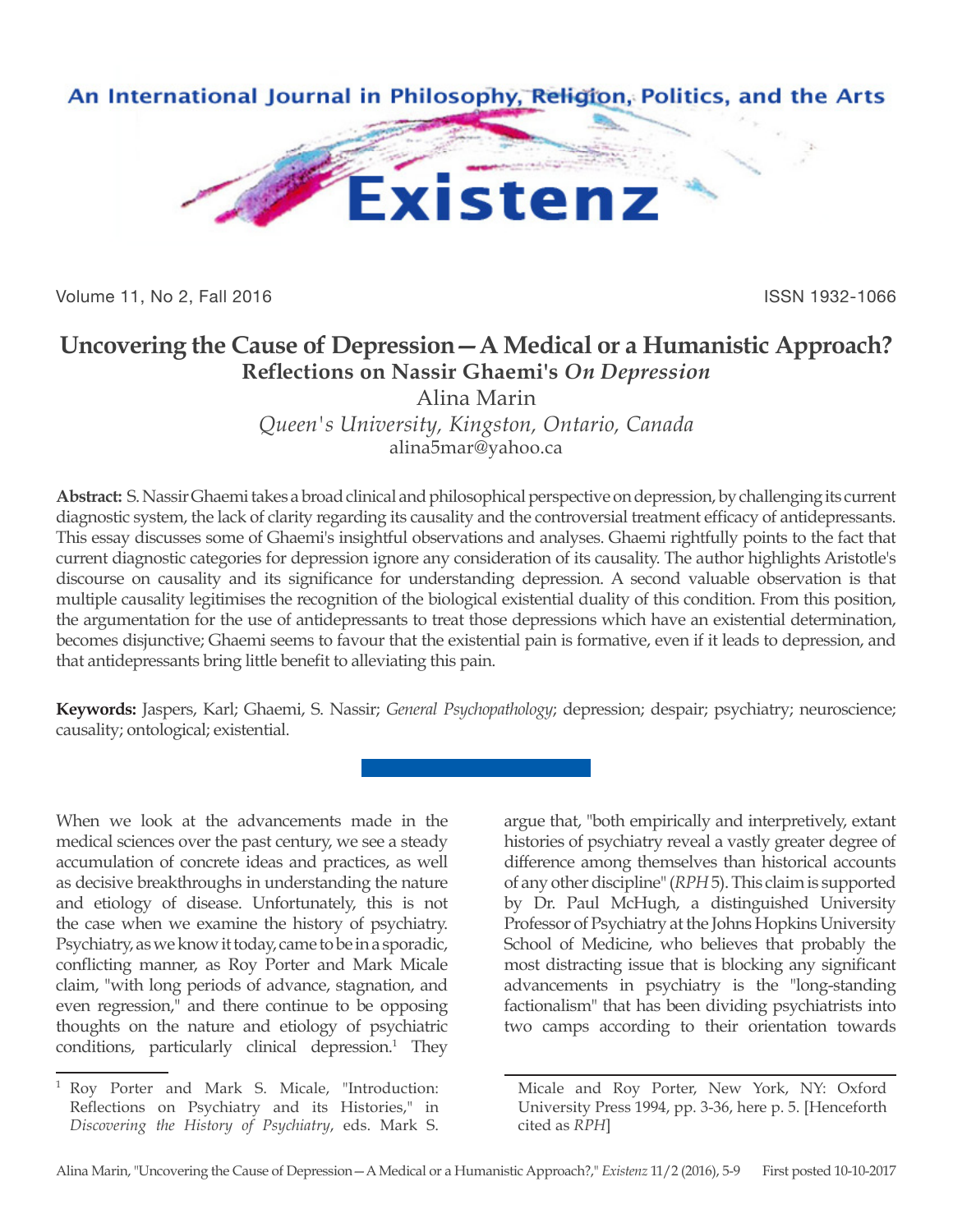biological or dynamic psychiatry.<sup>2</sup> The initial collision between empirical and interpretative psychiatry occurred in the early twentieth century, beginning with Emil Kraepelin and Sigmund Freud, two of the great Germanic psychiatrists. Despite its efforts, organized American psychiatry was, until now, unable to unify Kraepelin's categorical presentations of psychiatric disorders with Adolph Meyer's view of mental disorders as "reactions of an individual's personality to a combination of psychological, social, and biological factors."3

Ever since the deep-rooted establishment of a DSM culture, perspectives on the diagnosis of depression have persisted to ignore its causality. This is due to the fact that the DSM focuses mainly on the use of symptoms to diagnose disorders, and fails to capture the diversity and complexity within disorders. According to McHugh,

DSM regularly fails to distinguish between conditions with similar symptomatic appearances such as between ordinary sadness and clinical depression… this failure derives directly from the inattention of DSM-III/IV to distinguishing the generative causes of either normal or abnormal mental states.<sup>4</sup>

Unfortunately, there is a reluctance, and even a resistance, by many in the field of psychiatry to change the DSM symptom-based diagnostic system, as "many psychiatrists fear that any classificatory differentiation based on views about the generation of psychiatric disorders will restart the war between the dynamic and biological schools that DSM-III settled" (*PS* online). With regard to clinical depression, we are still debating how much in its spectrum can be attributed to purely biological factors (genetics), purely environmental factors, or to the coalescence of both.

In his book *On Depression*, Nassir Ghaemi approaches the discussion of depression by exploring the complexity of its causality from both a medical and philosophical perspective, as he revisits whether depression is simply a medical disease, whether it is a reflection of the existential despair that we normally feel about various aspects of life and death as part of the normal human experience, and how we can possibly grasp these differences.<sup>5</sup> By raising these topics, Ghaemi refreshingly brings to our attention a much-needed systemic view on depression, as well as a meaningful understanding of "the mix of biology and environment" (*OD* 15), which needs to be re-examined.

## **The Complex Causality of Depression**

In his discussion regarding the causality of depression, Ghaemi takes us back to Aristotle's four different modes of causation, comprising of the material cause, which consists of the immanent material or the substratum that sets everything else in motion, the essence, which constitutes form and pattern, the moving cause (or efficient cause), from which comes the beginning of the change, and lastly, the final cause, for whose sake all the changes take place (*OD* 15-6).

In the context of clinical depression, there is an interplay between the material (first) cause, which is the individual's unmodifiable biological susceptibility to depression (genetics and early life development), and the efficient causes, which are the immediate life events that trigger a clinical depression, such as the death of a loved one, a divorce, or some other form of loss. Ghaemi cautions that "one of the greatest errors in understanding depression is to mistake first and efficient causes, or susceptibility and triggers" (*OD*  15). The first cause must exist in order to result in depression later in life, however, it may not be sufficient in and of itself to lead to clinical depression later in life. However, the efficient causes, the so-called triggers, are not necessary, as depression can occur without them, and, in turn, these events can occur without necessarily triggering depressive episodes; nonetheless, in some individuals, these events lead to depression.

So first causes are necessary but usually not sufficient; efficient causes are often sufficient, but not necessary. One usually needs both, and neither alone is the cause of depression. [*OD* 16]

The overlap of different modes of causation in psychiatry has also been previously highlighted by the

<sup>2</sup> Paul R. McHugh & Phillip R. Slavney, *The Perspectives of Psychiatry*, 2nd edition, Baltimore, MD: The Johns Hopkins University Press 1998, p. 18.

<sup>3</sup> Jonathan M. Metzl, *The Protest Psychosis: How Schizophrenia Became a Black Disease*, Boston, MA: Beacon Press, 2009, p. 82.

<sup>4</sup> Paul R. McHugh, "Psychiatry at Stalemate," *Cerebrum* (October 13, 2009). Last accessed 8-10-2017, http:// www.dana.org/Cerebrum/2009/Updating\_the\_ Diagnostic\_and\_Statistical\_Manual\_of\_Mental\_ Disorders/#McHugh\_jump. [Henceforth cited as *PS*]

<sup>5</sup> S. Nassir Ghaemi, *On Depression: Drugs, Diagnosis, and Despair in the Modern World*, Baltimore, MD: The Johns Hopkins University Press, 2013. [Henceforth cited as *OD*]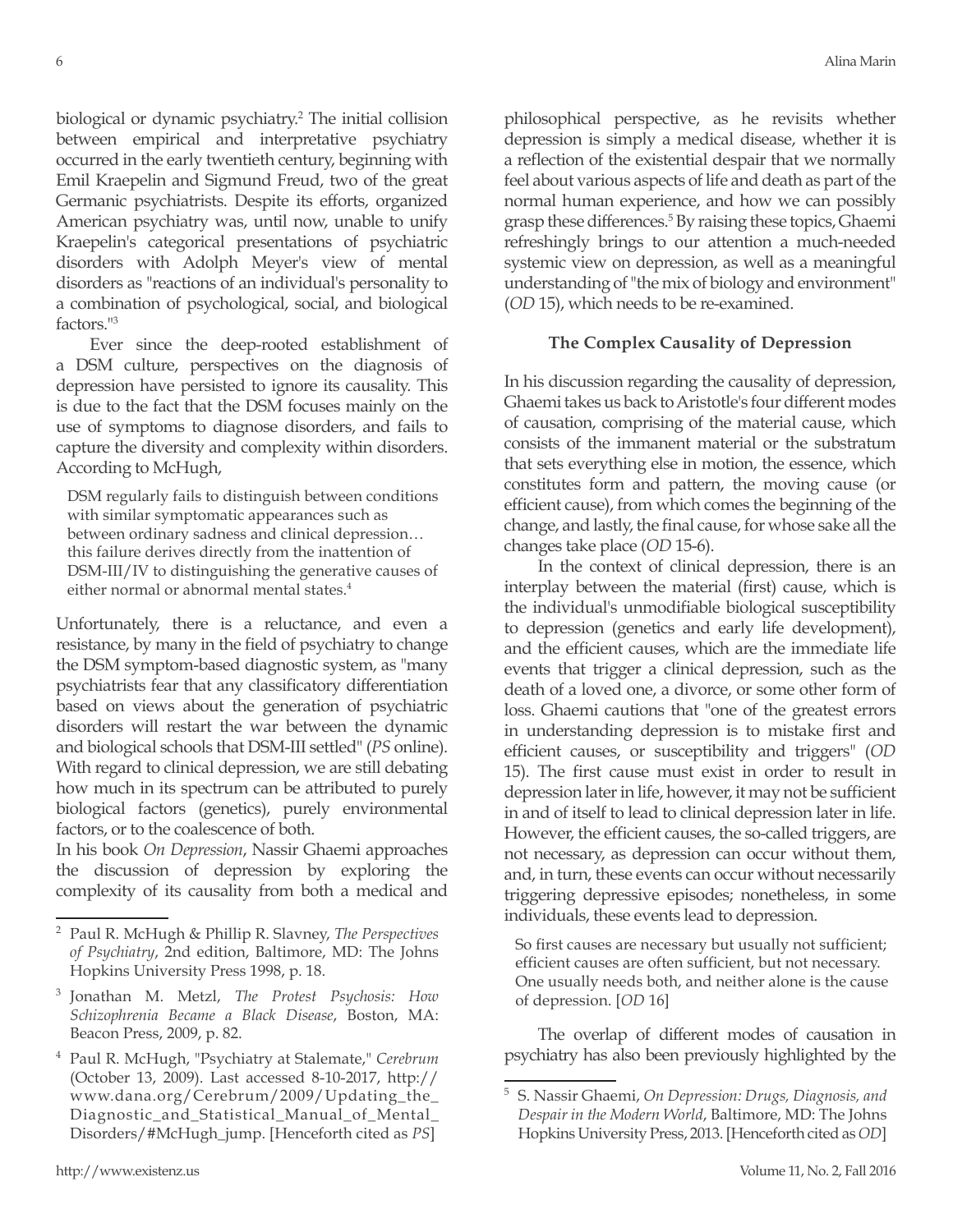German-Swiss psychiatrist and philosopher Karl Jaspers. Like Aristotle, who sees multiple possible ontological developments in any natural process, Jaspers discusses the philosophical concept of *Existenz*, as infinitely open possibility of becoming that "exists empirically as freedom only," or "open possibility."6 To Jaspers, *Existenz* can find itself only "in the constant peril of endless reflection, which may end with despair" (*P2* 41).

Hence, Ghaemi poses a critical question: "Is depression then inherent to the lively effort of ontological becoming?" Alternatively, we can ask: Could depression be just the road to exhaustion due to the lack of capacity to tolerate the inherent pain resulting from our search for the final form? The answer has to take into account the understanding of causality. When the first cause contains an inevitable development toward depression, efficient may be just circumstantial.

Jaspers makes a clear distinction between causal and meaningful connections.7 In order to better grasp the concept of causality, Jaspers advises us to replace the mechanistic model of a one-way causal relationship with the model "of an infinite living network" or "a vast reciprocity" (*GP* 453). Living events are, therefore, seen as "infinite interplay of cycles of events" (*GP* 452).

An existential struggle remains forgotten in our modern diagnostic classification system, which, as already discussed, focuses on symptomatology. One can ascertain from Ghaemi's words an urging for us to wake up from this neglect—a warning that is reminiscent of Jaspers' request for existential understanding (*GP* 308). Jaspers advises that, in our attempt to know rather than talk about causes, we should look for intermediary causes in order to "pass from the first-noticed, external and remote cause of the phenomenon" to "the more immediate and direct cause" (*GP* 451). To Jaspers,

psychic events "emerge" out of each other in a way which we understand….Thus we understand psychic reactions to experience, we understand the development of passion, the growth of an error, the content of delusion and dream; we understand the effects of suggestion, an abnormal personality in its own context or the inner necessities of someone's life.

<sup>6</sup> Karl Jaspers, *Philosophy, Vol. 2*, transl. E. B. Ashton, Chicago and London: The University of Chicago Press 1970, p. 4. [Henceforth cited as *P2*]

Finally, we understand how the patient sees himself and how this mode of self-understanding becomes a factor in his psychic development. [*GP* 302-3]

Rightfully, Jaspers acknowledges that psychiatry has to go beyond the experimentally reproducible causal connections explored by natural sciences, and search in addition to comprehend psychic phenomena by using empathic understanding which "always leads directly into the psychic connection itself" (*GP* 304).

Ghaemi emphasizes that in the therapeutic environment the goal of empathy is to help create a "safe place" where patients "can begin to find out the painful truth" about their deepest thoughts and fears and wishes (*OD* 117). This consideration unfolds the way empathy can contribute to improved existential understanding of possible causality. Empathy is meant to help clinicians understand the patient's choice for one of the multiple possibilities of becoming. The way the clinician applies it facilitates the patient to acknowledge, bear, and accept this choice.

Along all these considerations, I profoundly agree with Ghaemi; we just cannot highlight enough the importance of properly disentangling causality in depression and the role empathy would play in this process. By mistaking material and efficient causes, we are facing a fundamental error in understanding depression (*OD* 15), an error that may conduce to wrong treatment choices and make us ultimately fail in our professional mission.

Ghaemi's exploration of the causality of depression prompts us to meditate about how existential pain relates to depression and to one's fear about life, especially when depression is seen as the unresolved struggle for one's acceptable finality. Such continuum between healthy growth, neurosis, and depression is clearly underrepresented in the training of mental health professionals.

## **Existential Struggle and Its Influence on the Brain**

Recent advances in neuroscience, as well as epidemiological and clinical data, all suggest the fact that "psychiatric diagnoses are not neatly compartmentalized entities with clearly defined boundaries."8 The authors argue that neurobiology,

<sup>7</sup> Karl Jaspers, *General Psychopathology, Vols. 1-2*, transl. J. Hoenig and Marian W. Hamilton, Baltimore, MD: The Johns Hopkins University Press 1997, pp. 301-13. [Henceforth cited as *GP*]

<sup>8</sup> David J. Kupfer, Emily A. Kuhl, William E. Narrow and Darrel A. Regier, "On the Road to DSM-V," *Cerebrum* (October 13, 2009). Last accessed 8-10-2017,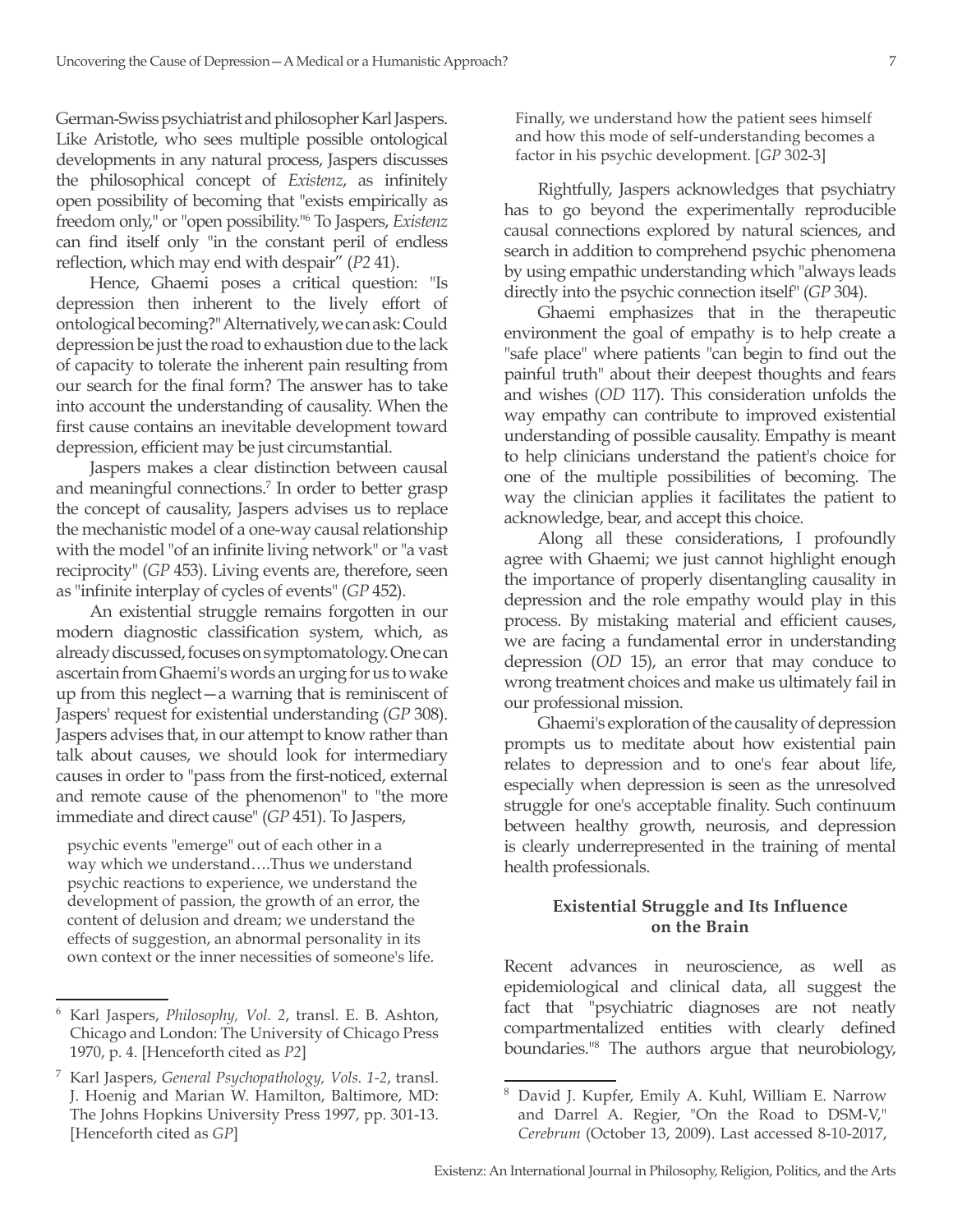imaging, and genetics are expanding the scope of our understanding of psychiatric disease by providing more tangible, quantifiable information. As is known for some time in neuroscience, the existential struggle actually influences the brain's internal connectivity, its plasticity, and its development.9 Existential struggle becomes one of possible efficient causes in the Aristotelian sense, and the therapeutic interventions, pharmaceutical or psychotherapeutic, may equally become efficient causes as well. When this struggle is related to depression, it can certainly become formative. Ghaemi supports this assumption by reflecting on the lessons passed on by the psychiatrist Viktor Frankl (*OD* 93-7). He embraces Frankl's argument that the only realistic way to understand a reaction is to truly understand its circumstances (*OD* 96). Since sufferance may be sometimes the only way of experiencing existence, our therapeutic endeavor should mainly focus on managing the changes that come along with suffering. Psychotherapy should help make the existential struggle bearable, but not annihilate the struggle. Ghaemi further observes that "this basic misery of human life is an existential, not medical fact" (*OD* 73). There is indeed merit to this interpretation. However, this basic misery may become the effective cause able to catalyze depression. When existential struggle comes with too much uncertainty, it may overwhelm one's ability to tolerate new insights, or to tolerate the pain inherent to an unfortunate becoming-process.

Functional neuroimaging studies have demonstrated that uncertainty and ambiguity may change the connectivity between regions of the brain that exert regulatory influences over emotional processes.<sup>10</sup> Such operations are experience-dependent over the course of development. The emotional salience of the environment affects the person's ability to learn about safety signals, thus impacting on individual's potential for becoming. It is possible that meaningful events, which become efficient causes in the Aristotelian sense, may influence an individual's potential for attaining happiness by interfering with the brain's response of "disambiguating the threat stimulus,"11 and favor positive or negative valence calculations of emotional experiences. Inherently, this begs the question whether anxiety, along with depression, is existential or medical, as Ghaemi explores by addressing the notion of biological existentialism (*OD* 65). Ghaemi's position on this, once again, brings to mind Karl Jaspers' discourse on the coalescence of innate potentialities of the organism and of the psyche that are subsequently conditioned by all the events that occur thereafter. Jaspers defines the concept of Anlage as the "sum-total of all the endogenous preconditions of psychic life" (*GP* 455). Our constitution (*Anlage*) contains innate potentialities, which may be modeled by the environment in order to become manifest (*GP* 455-6). Essentially, one's life history as a whole may have the capacity continually to modify individual dispositions.

This perspective brings us to one of Ghaemi's book main provocations, namely the role of antidepressants in the becoming-process. The verdict is still out whether antidepressants attenuate the struggle, or increase the tolerance of the incertitude related to the struggle. Since the neurotic depression was removed from the diagnostic lexicon, the last "two decades of research" can hardly prove that "antidepressants have little efficacy in neurotic depression" (*OD* 73). Ghaemi examines Peter Kramer's stance on antidepressant therapy.12 I agree with the author on Kramer's viewpoint that antidepressants may pave one's tolerance for the need of ontological becoming, and thus "provide new insights into life and free people up from inhibitions and limitations" (*OD* 35). Considering the previous existential perspective on depression, and the dynamic interdependence between the predisposition and the experiential struggle, antidepressants might simply allow someone who could be happy, and could better tolerate the incertitude of existential struggle, to

http://www.dana.org/Cerebrum/2009/Updating\_ the\_Diagnostic\_and\_Statistical\_Manual\_of\_Mental\_ Disorders/ [Henceforth cited as *OTR*]

<sup>9</sup> Norman Doidge, *The Brain that Changes Itself: Stories of Personal Triumph from the Frontiers of Brain Science*, New York, NY: Viking Penguin, 2007.

<sup>&</sup>lt;sup>10</sup> Paul J. Whalen, F. Caroline Davis, Jonathan A. Oler, Hackjin Kim, M. Justin Kim, and Maital Neta, "Human Amygdala Responses to Facial Expression of Emotion," in *The Human Amygdala*, eds. Paul J. Whalen and Elizabeth A. Phelps, New York, NY: The Guilford Press 2009, pp. 265-288, here pp. 272-5.

 $11$  Tony W. Buchanan, Daniel Tranel, and Ralph Adolphs, "The Human Amygdala in Social Function," in *The Human Amygdala*, eds. Paul J. Whalen and Elizabeth A. Phelps, New York, NY: The Guilford Press 2009, pp. 289-318, here p. 290.

<sup>12</sup> Peter D. Kramer, *Listening to Prozac: A Psychiatrist Explores Antidepressant Drugs and the Remaking of the Self*, New York, NY: Viking Penguin, 1993.